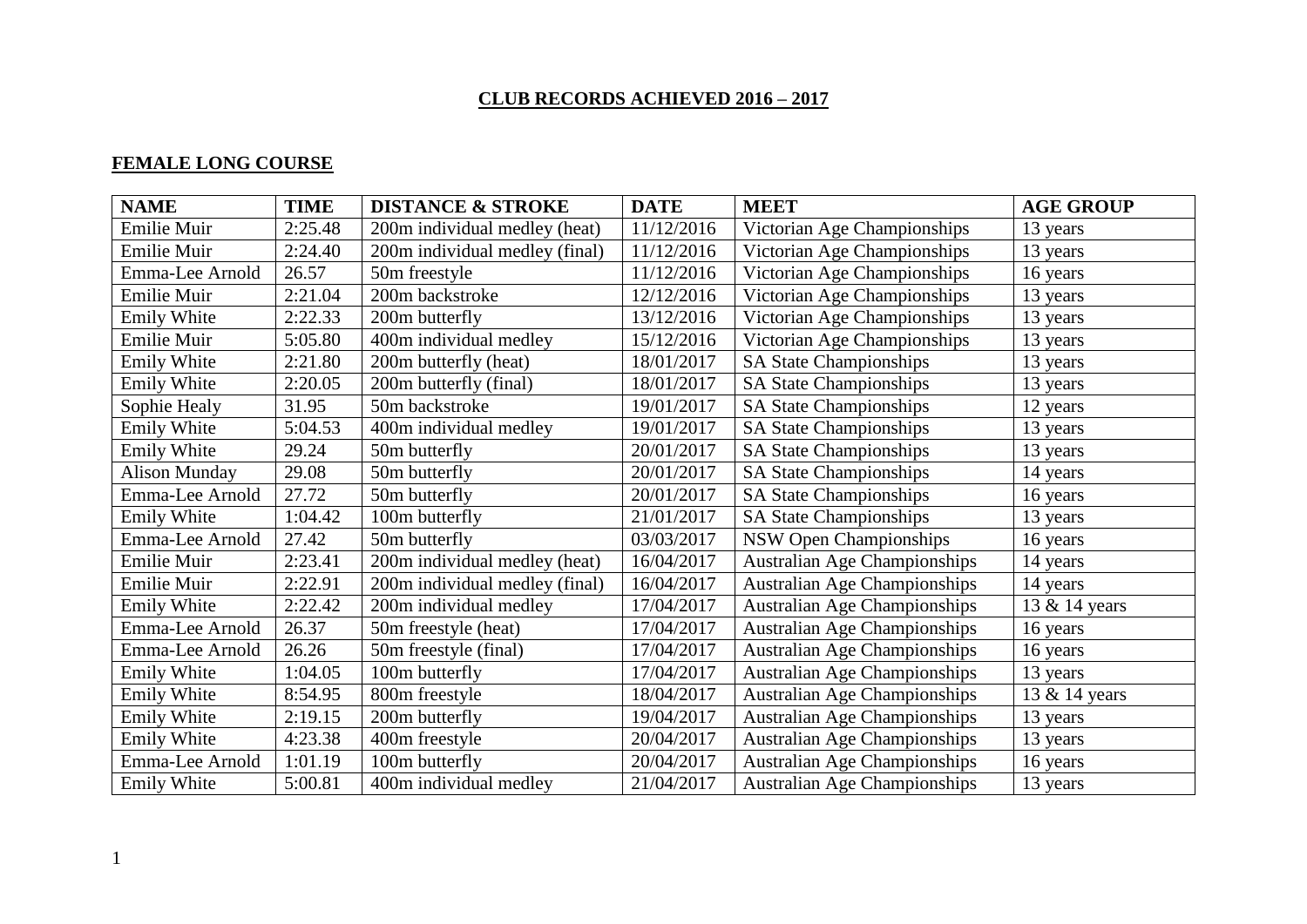# **FEMALE SHORT COURSE**

| <b>NAME</b>          | <b>TIME</b> | <b>DISTANCE &amp; STROKE</b> | <b>DATE</b> | <b>MEET</b>                          | <b>AGE GROUP</b> |
|----------------------|-------------|------------------------------|-------------|--------------------------------------|------------------|
| Sophie Healy         | 28.00       | 50m freestyle                | 21/05/2017  | <b>Adelaide Carnival</b>             | 12 years         |
| Sophie Healy         | 1:09.91     | 100m individual medley       | 28/05/2017  | <b>Marion Carnival</b>               | 12 years         |
| Sophie Healy         | 1:09.07     | 100m individual medley       | 03/06/2017  | Division 1 Meet                      | 12 years         |
| Isabel McLachlan     | 2:14.02     | 200m backstroke (heat)       | 19/07/2017  | <b>SA Short Course Championships</b> | 14 years         |
| Isabel McLachlan     | 2:13.43     | 200m backstroke (final)      | 19/07/2017  | <b>SA Short Course Championships</b> | 14 years         |
| <b>Alison Munday</b> | 33.23       | 50m breaststroke (heat)      | 19/07/2017  | <b>SA Short Course Championships</b> | 15 years         |
| <b>Alison Munday</b> | 33.13       | 50m breaststroke (final)     | 19/07/2017  | SA Short Course Championships        | 15 years         |
| Emily White          | 2:19.95     | 200m individual medley       | 19/07/2017  | <b>SA Short Course Championships</b> | 14 years         |
| Emily White          | 8:51.58     | 800m freestyle               | 19/07/2017  | <b>SA Short Course Championships</b> | 14 years         |
| Emily White          | 2:17.54     | 200m butterfly (heat)        | 20/07/2017  | SA Short Course Championships        | 14 years         |
| Emily White          | 2:15.49     | 200m butterfly (final)       | 20/07/2017  | <b>SA Short Course Championships</b> | 14 & 15 years    |
| Isabel McLachlan     | 1:05.72     | 100m individual medley       | 21/07/2017  | <b>SA Short Course Championships</b> | 14 years         |
| <b>Alison Munday</b> | 1:12.10     | 100m breaststroke            | 22/07/2017  | <b>SA Short Course Championships</b> | 15 years         |
| Emily White          | 4:15.11     | 400m freestyle               | 22/09/2017  | <b>State Teams Championships,</b>    | 14 years         |
|                      |             |                              |             | Canberra                             |                  |
| <b>Emilie Muir</b>   | 2:19.03     | 200m individual medley       | 22/09/2017  | State Teams Championships,           | 14 years         |
|                      |             |                              |             | Canberra                             |                  |
| Emily White          | 8:47.24     | 800m freestyle               | 22/09/2017  | <b>State Teams Championships,</b>    | 14 years         |
|                      |             |                              |             | Canberra                             |                  |
| Emily White          | 4:51.23     | 400m individual medley       | 22/09/2017  | State Teams Championships,           | 14 years         |
|                      |             |                              |             | Canberra                             |                  |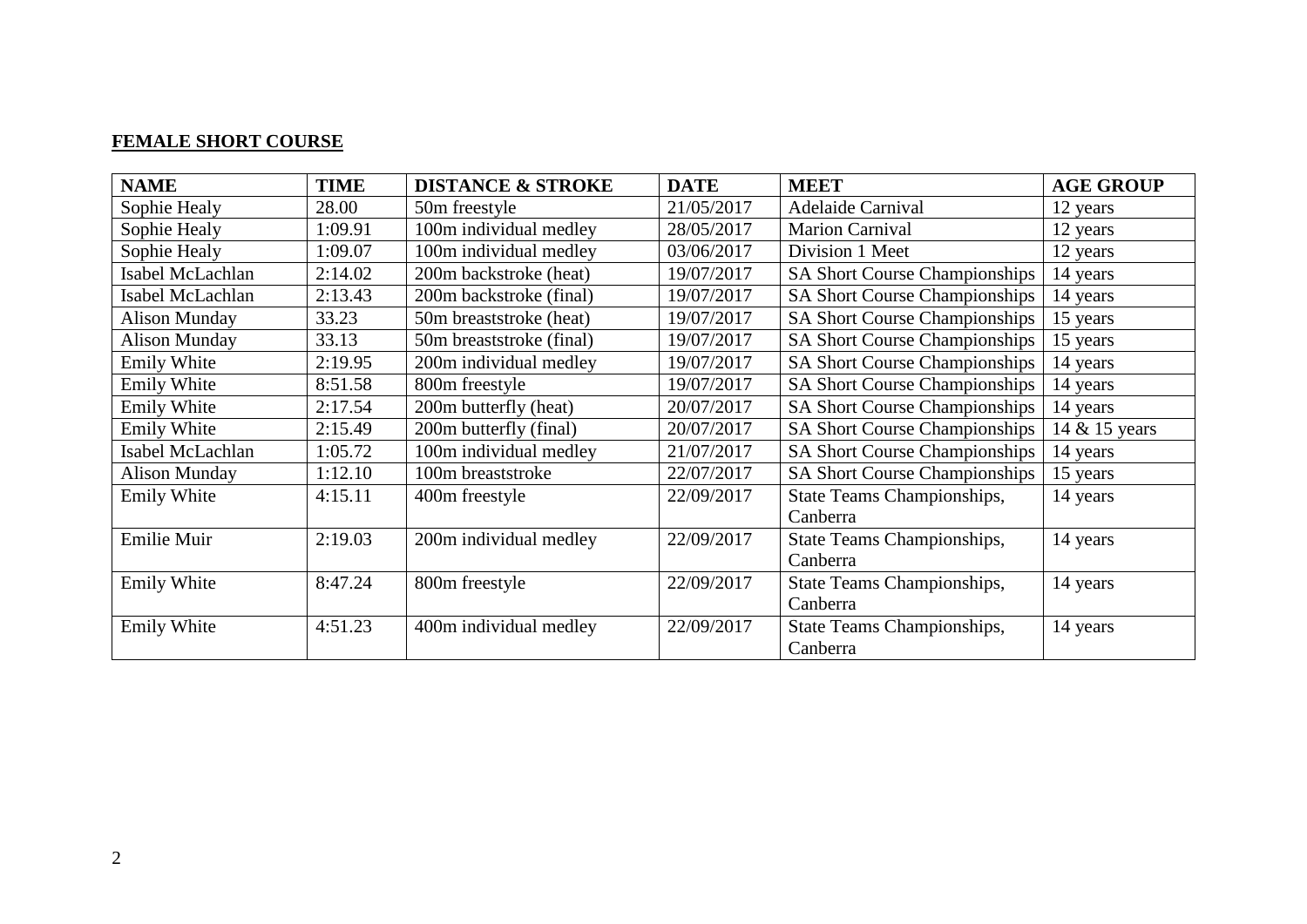### **MALE LONG COURSE**

| <b>NAME</b>      | <b>TIME</b> | <b>DISTANCE &amp; STROKE</b> | <b>DATE</b> | <b>MEET</b>                         | <b>AGE GROUP</b> |
|------------------|-------------|------------------------------|-------------|-------------------------------------|------------------|
| Peter Zhang      | 2:03.15     | 100m breaststroke            | 06/10/2016  | <b>Marion Carnival</b>              | 8 years          |
| Fergus McLachlan | 1:05.91     | 100m butterfly               | 18/01/2017  | <b>SA State Championships</b>       | 12 years         |
| Fergus McLachlan | 2:30.58     | 200m butterfly               | 19/01/2017  | <b>SA State Championships</b>       | 12 years         |
| Fergus McLachlan | 29.56       | 50m butterfly (heat)         | 21/01/2017  | <b>SA State Championships</b>       | 12 years         |
| Fergus McLachlan | 29.40       | 50m butterfly (final)        | 21/01/2017  | <b>SA State Championships</b>       | 12 years         |
| Fergus McLachlan | 2:25.64     | 200m butterfly               | 18/03/2017  | <b>Last Blast of Summer</b>         | 12 years         |
| Fergus McLachlan | 1:05.06     | 100m butterfly               | 17/04/2017  | <b>Australian Age Championships</b> | 12 years         |